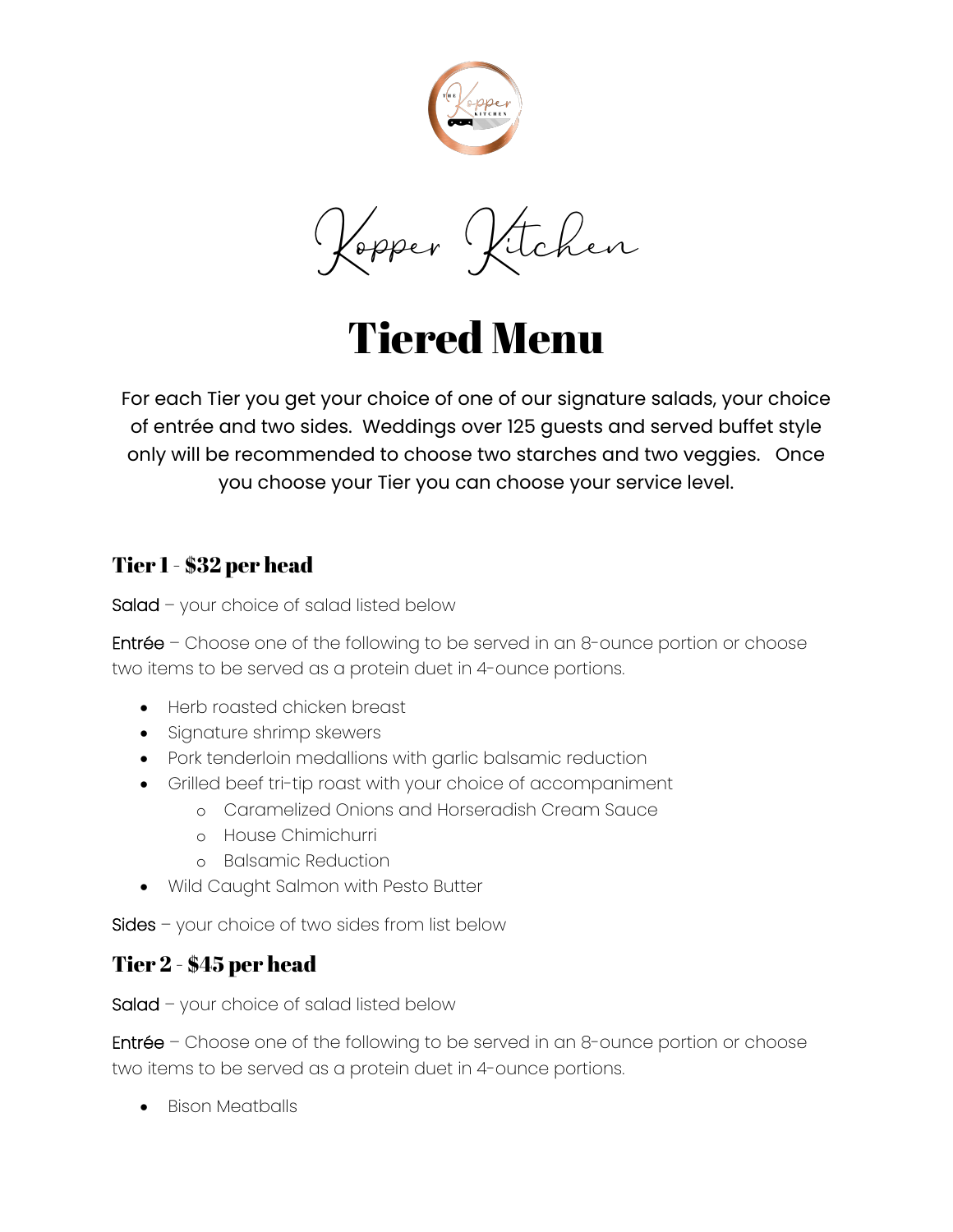

- Beef tenderloin medallions served with your choice of accompaniment
	- o Caramelized Onions and Horseradish Cream Sauce
	- o House Chimichurri
	- o Balsamic Reduction
- Chicken Marsala with a red wine and mushroom reduction
- Blackened Salmon or Mahi Mahi with mango avocado salsa
- Mediterranean Shrimp Orzo
- Lemon Caper Chicken
- Bison Meatloaf Medallions with Bacon Jam
- Slow Roasted London Broil finished with a reverse sear and your choice of
	- o Caramelized Onions and Horseradish Cream Sauce
	- o House Chimichurri
	- o Bacon Jam
	- o Balsamic Reduction

Sides – your choice of two sides from list below

# Tier 3 - \$55 per head

Salad – your choice of salad listed below

Entrée – Choose one of the following to be served in an 8-ounce portion or choose two items to be served as a protein duet in 4-ounce portions.

- Elk or Bison tenderloin (if available)
- Wild Caught Halibut with Lemon Caper Beurre Blanc
- Creole style crab cakes with spicy remoulade
- Seared Scallops
- USDA Prime beef tenderloin medallions with your choice of accompaniment
	- o Caramelized Onions and Horseradish Cream Sauce
	- o House Chimichurri
	- o Bacon Jam
	- o Balsamic Reduction
- Flathead Lake Trout with chardonnay mustard sauce
- Wagyu Beef Meatloaf Medallions

Sides – your choice of two sides from list below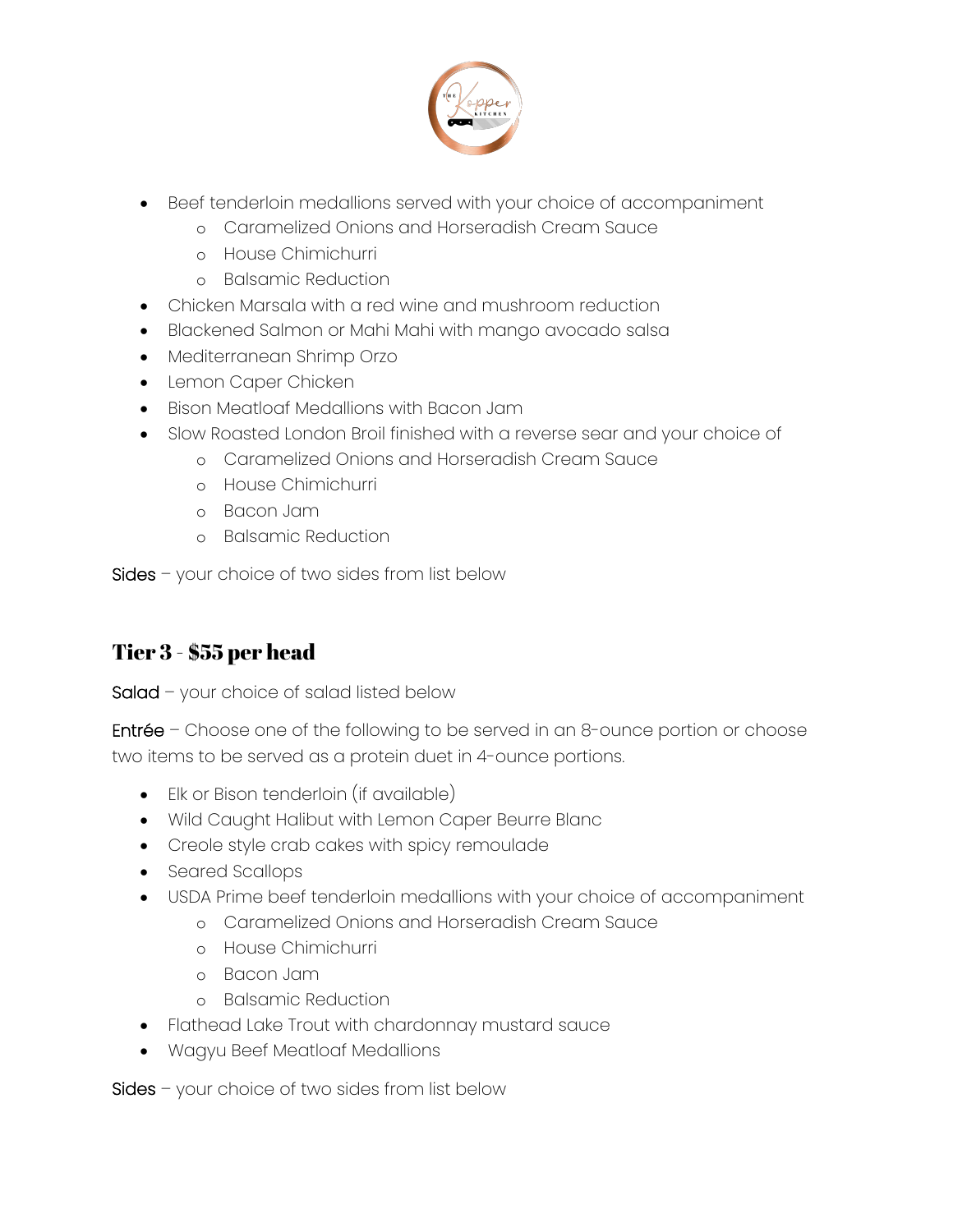

# Salad

- House salad mixed greens, cucumbers, grape tomatoes, shaved carrots and your choice of balsamic vinaigrette or buttermilk ranch
- Caesar salad with house made croutons
- Kopper Signature Summer Salad mixed greens with sliced strawberries, huckleberries, shaved radishes, goat cheese, slivered almonds, and house huckleberry balsamic vinaigrette

### **Sides**

- Starches:
	- o Herb Roasted fingerling potato medley
	- o Kopper Kitchen 5 Cheese Macaroni and Cheese
	- o Lemon herb butter orzo
	- o Garlic Mashed Potatoes
	- o House Scalloped Potatoes with thyme infused cream, onions and shallots
	- o Rice Pilaf

#### • Risottos:

#### \*Requires onsite cooking and will incur a \$2 per head upcharge

- o Signature Truffle Risotto
- o Mushroom and Asparagus Risotto
- o Saffron Risotto
- o VEGAN Lemongrass, Ginger and Coconut Risotto
- Vegetables:
	- o Roasted brussels sprouts
	- o Citrus and Chili marinated asparagus
	- o Italian vegetable medley with summer squash, zucchini and sweet onions
	- o Green beans almandine
	- o Lemon butter broccoli
	- o Citrus and honey glazed carrots
	- o Seasonal Vegetable Medley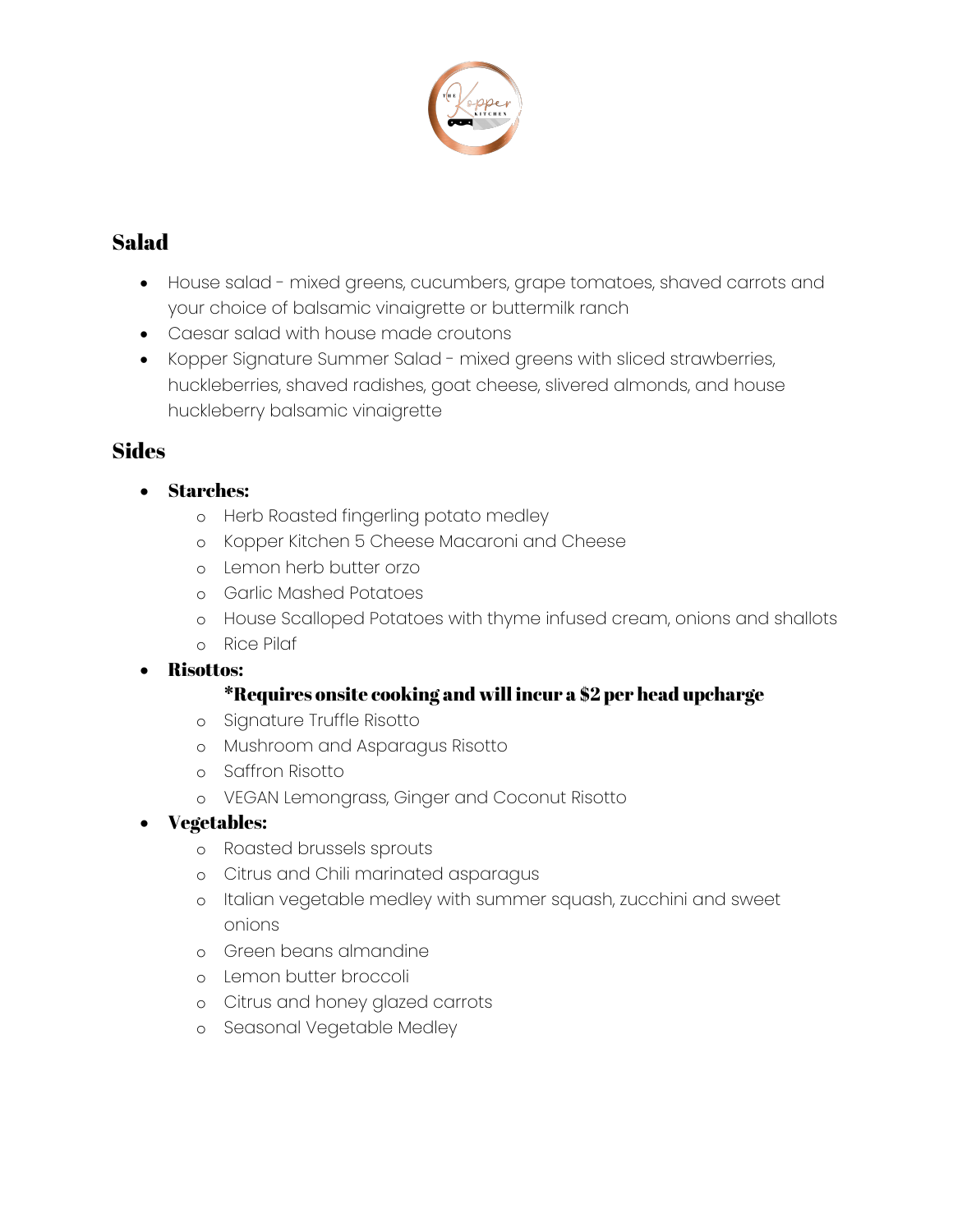

# Extras:

## Artisan Bread and Butter

Available for an added charge of \$2 per head. Can be served on the buffet, plated or family style at tables.

### Lemonade and Iced Tea Station

- Available for a flat rate of \$50 for every 25 people and will include disposable clear plastic cups
- We require you to rent beverage dispensers through your rental company for each beverage, but we will supply the ice.

### Coffee Station

- Available for a flat rate of \$50 for every 25 people and will include regular and/or decaf coffee, hot water for tea, disposable cups, sugar and sugar substitutes and cream.
- We provide air pots for dispensing coffee and hot water, but we do require one outlet to power our percolator.

# Service Levels

Once you have determined your menu, we encourage you to select your level of service. We offer full-service buffet, full-service buffet with a plated salad, and full plated dinner service. All service levels include clearing of plates and flatware, napkins, and chargers (when possible). These items will be returned to their rental crates and ready for pick up by your chosen rental company.

- Full-Service Buffet \$3 per head
- Full-Service Buffet with Plated Salad \$5 per head
- Full Plated Dinner Service \$7 per head